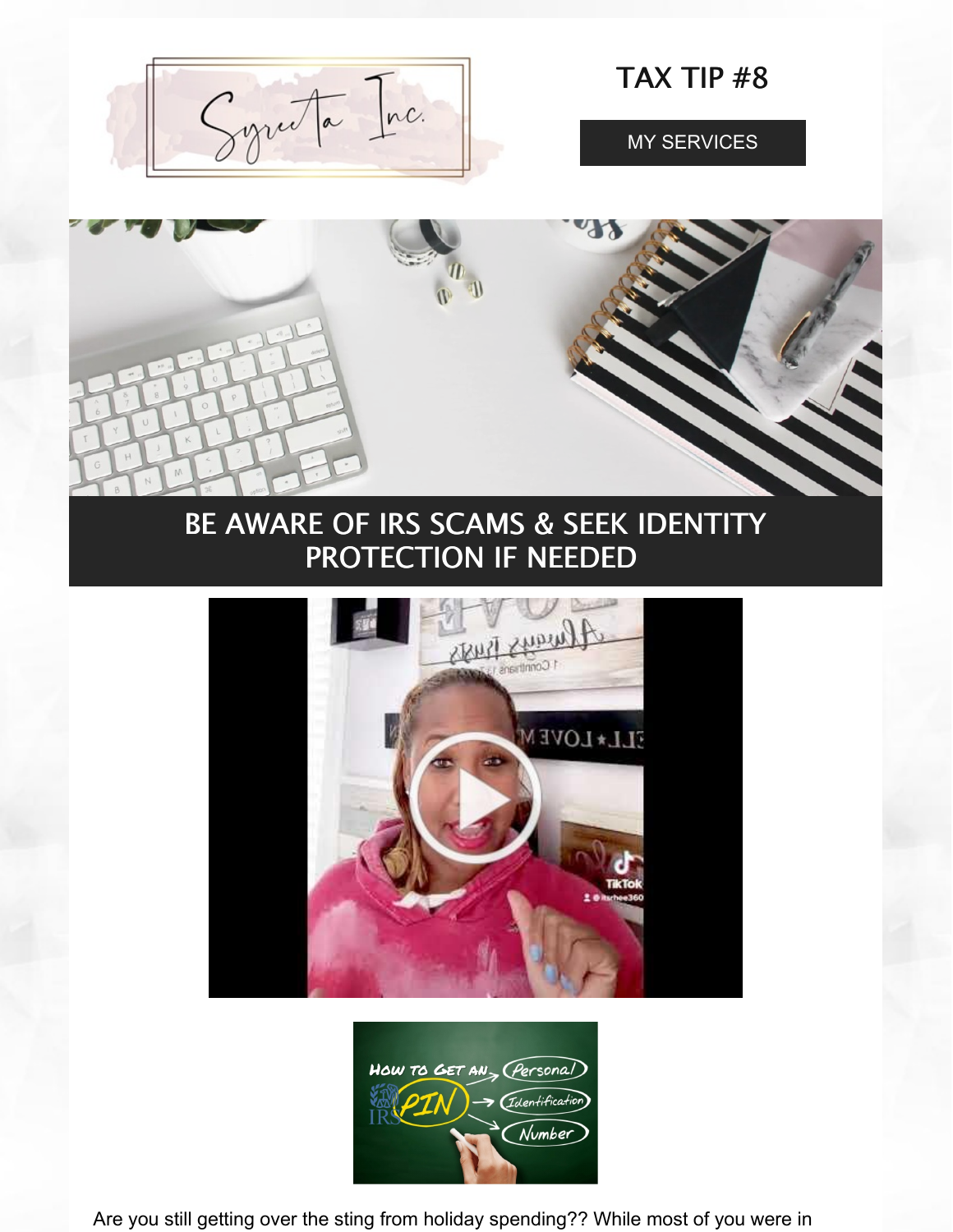great, positive spirits, others, unfortunately, there were those who were looking, watching, and waiting for you to let down your guard!!

Most people think of identity theft as stolen bank account or credit card information. However, identity thieves can also use your personal information to file a tax return in order to obtain a refund or to get a job.

Tax return identity theft has become so popular in the past couple of years with credit card companies and banks being hacked!!

An identity thief could use your Social Security number to file a tax return in order to receive a refund. If the thief files the tax return before you do, it will appear to DOR that you already filed and received your refund

"When a taxpayer who is owed a refund becomes a victim of identity theft and the thief files a return first, the victim can still get their money by going through an agency process," IRS spokeswoman Jennifer Jenkins told KSL. "This process involves the completion of several affidavits and an investigation by our agency."

**Victims of tax return identity theft or taxpayers who believe they are at risk as a result of lost or stolen personal information should contact the IRS Identity Protection Specialized Unit at 800-908-4490. Taxpayers will be required to complete an IRS Identity Theft Affidavit — Form 14039 — to initiate the investigation process.**

**According to the IRS, you may be a tax identity theft victim if the agency sends you a letter stating:**

- More than one tax return was filed under your identity.
- You have a balance due, refund offset, or have had collection actions taken against you for a year in which you did not file a tax return.

IRS records indicate you received wages from an employer unknown to you. If you do receive such a letter from the IRS, the agency urges you to "respond immediately." After reaching someone at the Service, the IRS site says, you'll need to fill out an Identity Theft Affidavit form.

Beyond that, you'll want to make sure your identity theft hasn't spread beyond your tax return. The Federal Trade Commission recommends taking the following steps: *Place a fraud alert:* Contact one of the three credit reporting companies – Equifax, Experian, or TransUnion – and report that you're an identity theft victim. Ask the company to put a fraud alert on your credit file. Then confirm that the credit bureau you've called will alert the other two.

*Ask for your credit report:* Having placed a fraud alert on your credit report entitles you to a free credit report from each of the three credit bureaus. When you receive them, examine them for suspicious activity. If you find any, contact the related businesses.

*Create an identity theft report:* Contact the FTC (877-438-4338 or 866-653-4261). Write up a report about your identity theft and submit it to the FTC (you'll also need to fill out a complaint form). Like the form you filled out for the IRS, it too will be called an Identity

*Theft Affidavit*. Print out the Affidavit, take it to the police and file a police report. Your Affidavit, combined with the police report, will comprise your Identity Theft Report. The Identity Theft Report will help you get fraudulent information removed from your credit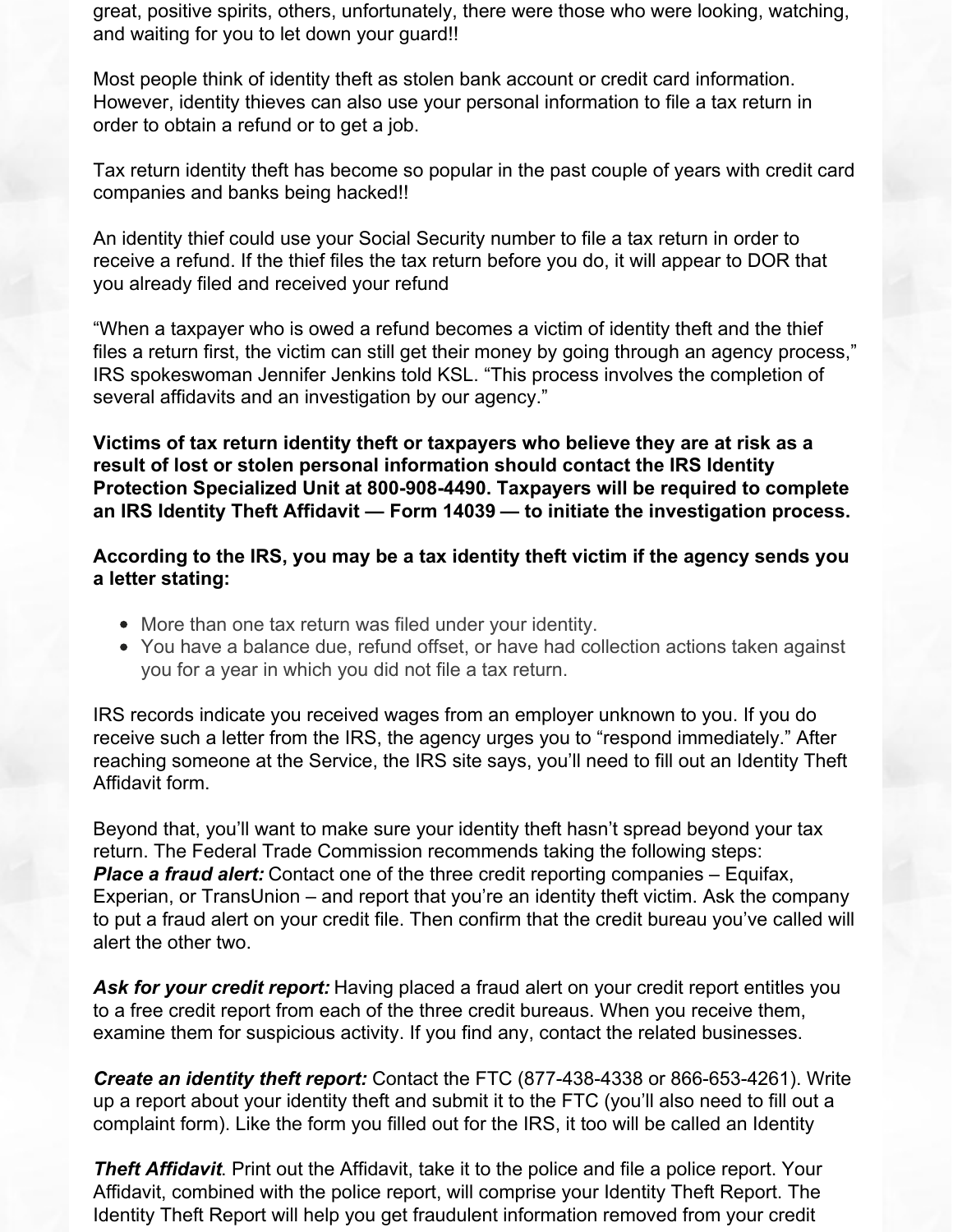## **All Taxpayers Are Now Eligible for Identity Protection PINs**

If you were a victim of identity theft, you may receive IRS Notice CP01A containing a single-use 6-digit PIN. If you have misplaced the IRS letter containing your IP PIN, **CLICK HERE** to retrieve it.

#### **What's an IP PIN?**

The IRS has expanded the Identity Protection PIN Opt-In Program to all taxpayers who can verify their identity.

The Identity Protection PIN is a six-digit code known only to the taxpayer and to the IRS. It helps prevent identity thieves' misuse of your Social Security number on fraudulent federal income tax returns. You can't use the IP PIN as your **e-file signature PIN**. Here are a few key things to know about the IP PIN Opt-In program.

- This is a voluntary program.
- Taxpayers must pass a rigorous identity verification process.
- Spouses and dependents are eligible for an IP PIN if they can verify their identities.
- An IP PIN is valid for a calendar year.
- People must get a new IP PIN each filing season.
- The online IP PIN tool is offline between November and mid-January each year.
- Correct IP PINs must be entered on electronic and paper tax returns to avoid rejections and delays.
- Taxpayers should **NEVER** share their IP PIN with anyone but their trusted tax provider.
- The IRS will never call, text, or email requesting their IP PIN.
- People should beware of scams to steal their IP PIN.

**Important: You currently can't opt-out once you get an IP PIN. You must use an IP PIN to confirm your identity on all federal tax returns you file this year and in subsequent tax years. If you e-file your return and your IP PIN is missing or incorrect, our system will reject your return. Filing a paper return with a missing or incorrect IP PIN delays its processing. This is for your protection so IRS can determine it's your return. \*\* NOTE \*\* the IRS is working on one for 2022.**

## **Getting Your IP PIN**

To get your IP PIN, you must verify your identity online. You'll need to have immediate access to your email account to receive a confirmation code. You'll receive your IP PIN online once IRS verifies your identity. They will send you a new IP PIN each December by postal mail. **http://www.irs.gov/Individuals/Get-An-Identity-Protection-PIN**

You should review the **Secure Access requirements** before you try to use the**Get An IP PIN** tool. There is no need to file a Form 14039, Identity Theft Affidavit, to join the program.

## **Options for Taxpayers Who Can't Verify Their Identity Online**

Taxpayers whose adjusted gross income is \$72,000 or less may complete Form 15227, Application for an Identity Protection Personal Identification Number, and mail or fax it to the IRS. A customer service representative will contact you and verify your identity by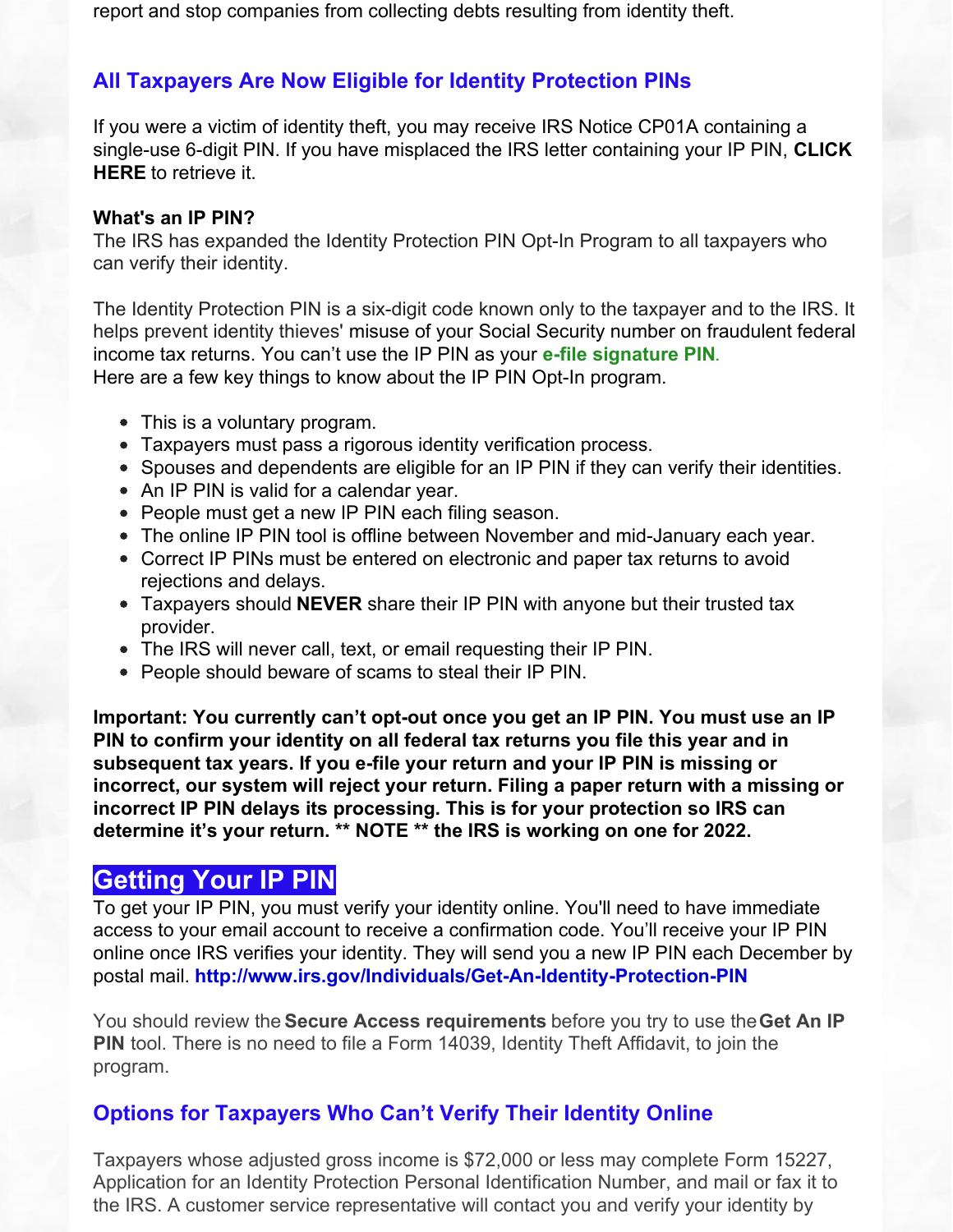phone. You should have your prior-year tax return for the verification process.

Those taxpayers who verify their identity this way will have an IP PIN mailed to them the following tax year. This is for security reasons. Once in the program, the IP PIN will be mailed to these taxpayers each year.

If you can not verify your identity online or by phone and are ineligible for file Form 15227 can contact the IRS and make an appointment at a Taxpayer Assistance Center to verify your identity in person. You will need to bring should bring two forms of identification, including one government-issued picture identification.

Those taxpayers who verify their identity in person will have an IP PIN mailed to them within three weeks. Once in the program, the IP PIN will be mailed to these taxpayers each year.

### **\*\* NOTE \*\***

The IRS does not initiate contact with taxpayers by email to request personal or financial information. This includes any type of electronic communication, such as text messages and social media channels.



Along with questions about "identity theft", every year I always receive numerous calls from clients stating they received a call from someone stating they were from the IRS, and they were told they needed to pay money. SO BEWARE!!

IRS Commissioner John Koskinen said in a statement. "The first IRS contact with taxpayers is usually through the mail. Taxpayers have rights, and this is not how we do business." The IRS also noted that scammers routinely alter caller ID numbers to make it look like the IRS is calling. They also press call recipients to divulge personal information over the phone.

Below are tips that will help avoid becoming a victim throughout the year:

### The IRS will **NOT**:

- Call to demand immediate payment using specific payment methods such as a prepaid debit card, gift card, or wire transfer. Generally, the IRS first mails a bill to taxpayers who owe taxes. If the IRS assigns a case to a Private Debt Collector (PCA), both the IRS and the authorized collection agency send a letter to the taxpayer. Payment is always to the United States Treasury.
- Threaten to immediately bring in local police or other law-enforcement groups to have the taxpayer arrested for not paying.